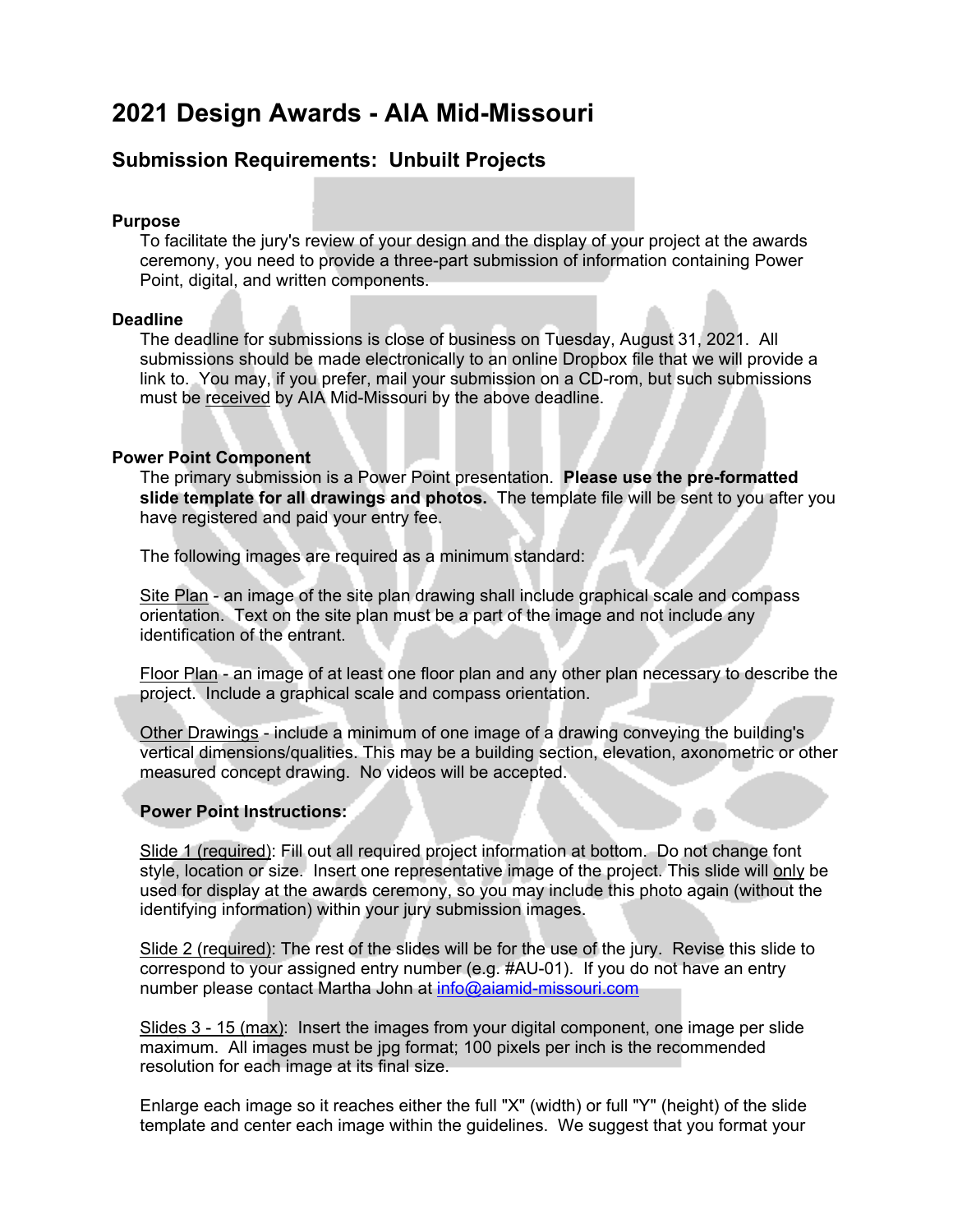### **2021 Design Awards - AIA Mid-Missouri Submission Requirements: Unbuilt Projects**

images as close to 1600 pixels X 1200 pixels as possible, as this size will fill the Power Point Slide very neatly. All slides must remain in landscape orientation and retain the black background.

All text and graphics must be a part of the jpg image. No Power Point text, graphics, sound, video clips, transitions, links to other files or custom animation are permitted.

Completed Power Point presentations should not exceed 15 MB total. **Please do not exceed 15 slides total** (including Slide 1 and Slide 2 listed above).

Save the revised PowerPoint presentation to submit with your entry. Please name the PowerPoint file with your Entry number (e.g. #AU-01.ppt) and no other identification. Do not compress or zip the file.

AIA Mid-Missouri reserves the right to disqualify any entry that does not meet the above criteria.

#### **Digital Component**

The digital component are the images used in the Power Point, and must be included individually, separate from the Power Point. All graphic images (photos and drawings) should be submitted in a high-resolution image format. No image shall have any identification of the entrant other than the entry number.

#### **Written Component**

Completely fill out both the Entry Identification Sheet and Project Data Sheet. Do not put any identifying information on the Project Data Sheet beyond your Entry Number. A Word file is included for your use. If you do not have this file please contact Martha John at info@aiamid-missouri.com

The written component should address or explain the challenges of this particular project and how the design met those challenges, rather than just describing the design.

#### **Submission**

The deadline for submissions is close of business (5:00 p.m.) on Tuesday, August 31, 2021. All submissions should be made electronically to an online Dropbox file that we will provide a link to. Place the files for all three components in the folder that corresponds to your Entry number. You will be given information about connecting with it in your submission packet. If you have any trouble connecting to the Dropbox, contact Martha John at info@aiamidmissouri.com immediately. You may, if you prefer, mail your submission on a CD-rom, but such submissions must be received at AIA Mid-Missouri by the above deadline.

Entry materials will not be returned. Submission of entry constitutes permission for AIA Mid-Missouri and AIA Missouri to use all or part of the submission for publication and Chapter archive purposes.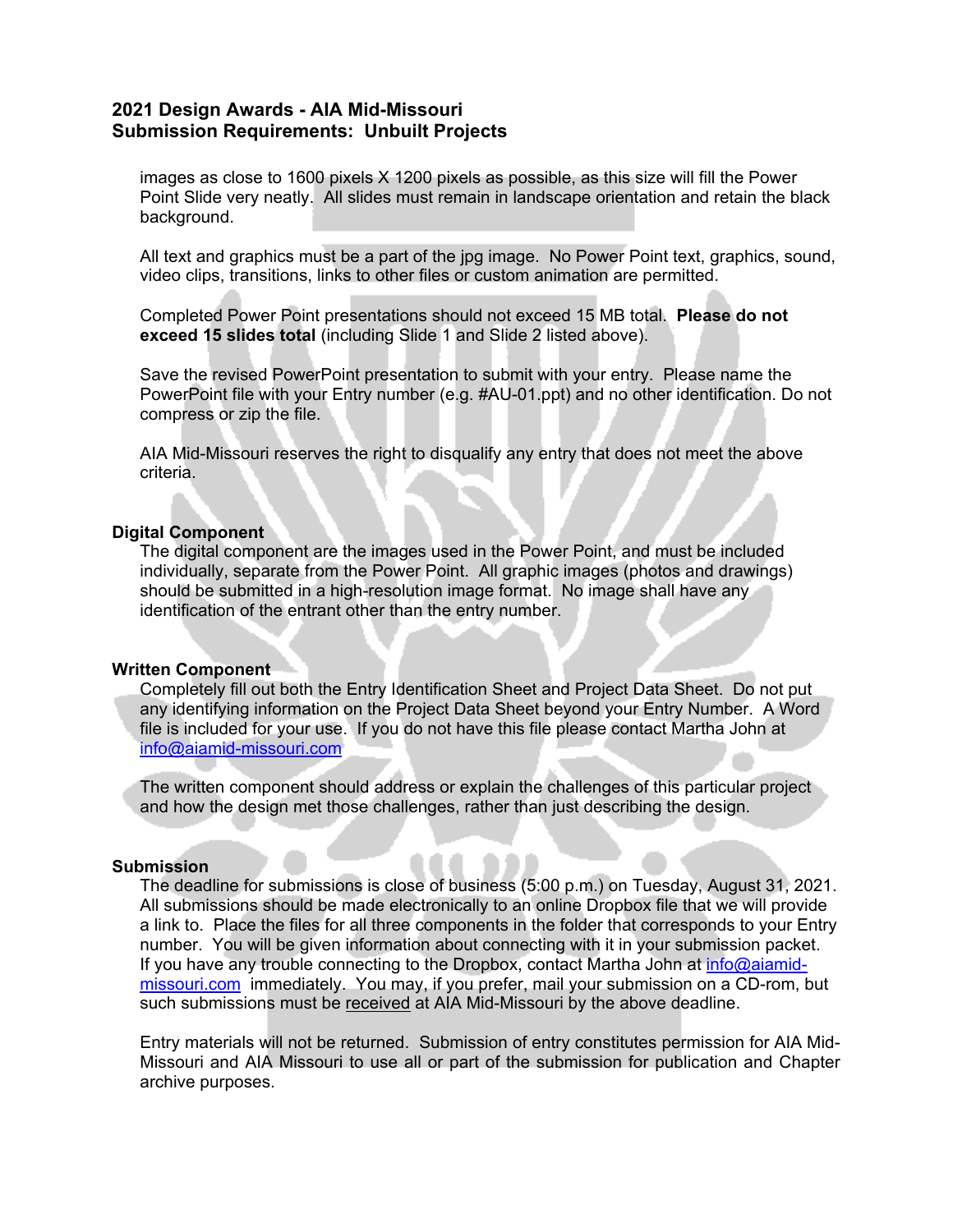## **2021 Design Awards - AIA Mid-Missouri Submission Requirements: Unbuilt Projects**

# **Entry Identification Sheet**

**Entry #**

Project Name:

Intended Location:

Designed Date:

Project Owner (name, address, phone, contact person):

Architect/Designer: (name, address, phone, e-mail, individual credits):

Photographer/Illustrator (name, address):

This entry submitted by (contact name, firm, phone and e-mail):